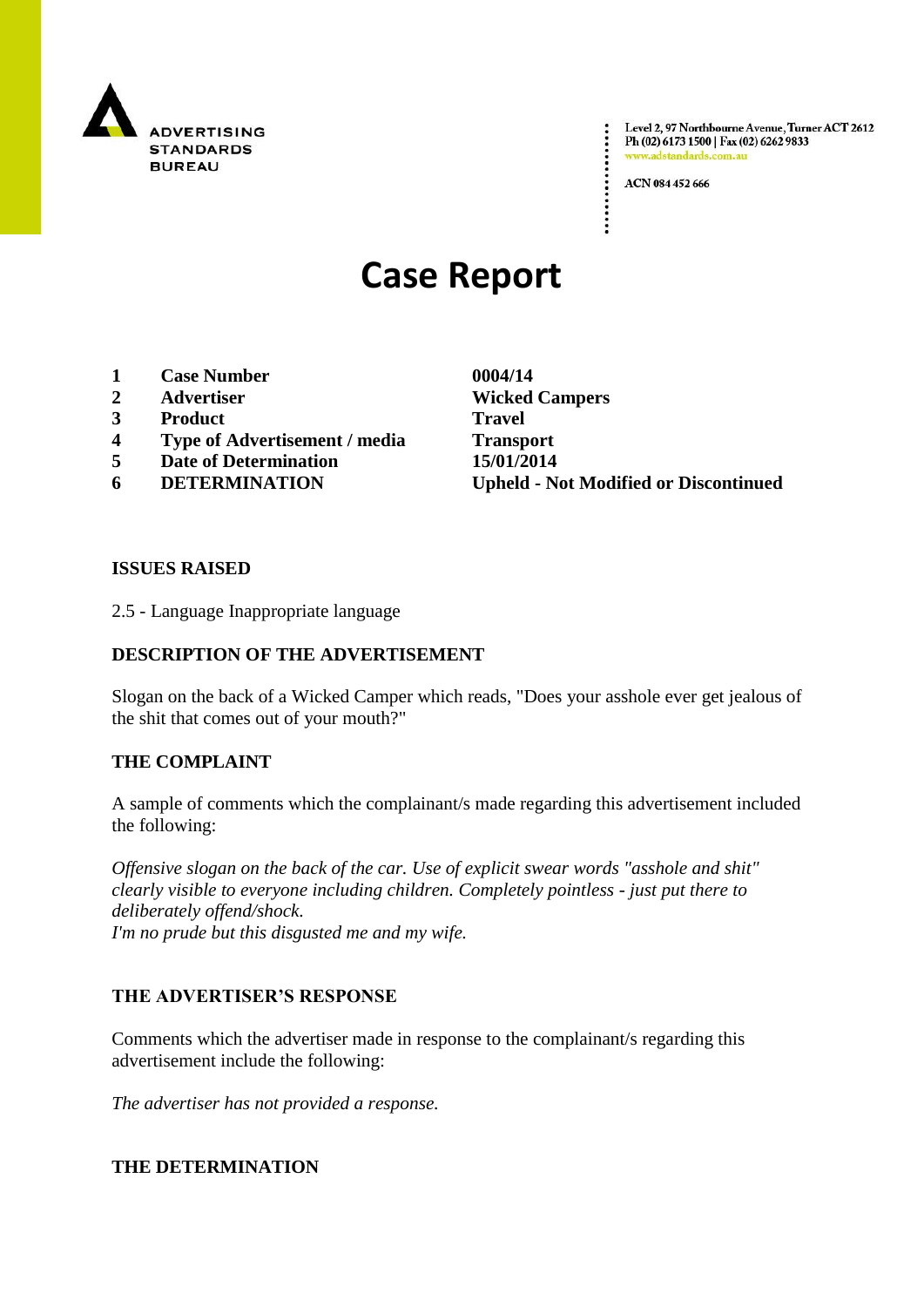The Advertising Standards Board ("Board") considered whether this advertisement breaches Section 2 of the Advertiser Code of Ethics (the "Code").

The Board noted the complainant's concern that the advertisement features offensive language which is inappropriate for outdoor display where children can view it.

The Board viewed the advertisement and noted the advertiser had declined to provide a response.

The Board considered whether the advertisement was in breach of Section 2.5 of the Code. Section 2.5 of the Code states: "Advertising or Marketing Communications shall only use language which is appropriate in the circumstances and strong or obscene language shall be avoided".

The Board noted that the advertisement is featured on the back of a Wicked Campervan and reads, "Does your asshole ever get jealous of the shit that comes out of your mouth?"

The Board noted that as the advertisement is featured on a vehicle it is likely that it will be viewed by a broad audience which would include children.

The Board noted that whilst the words "asshole" and "shit" are not of themselves strong or obscene, the Board considered that the overall message is derogatory and the wording of the advertisement presents obscene language which is not appropriate for outdoor display.

The Board considered that the advertisement did feature language which is inappropriate in the circumstances.

The Board determined that the advertisement did breach Section 2.5 of the Code.

Finding that the advertisement breached Section 2.5 of the Code, the Board upheld the complaint.